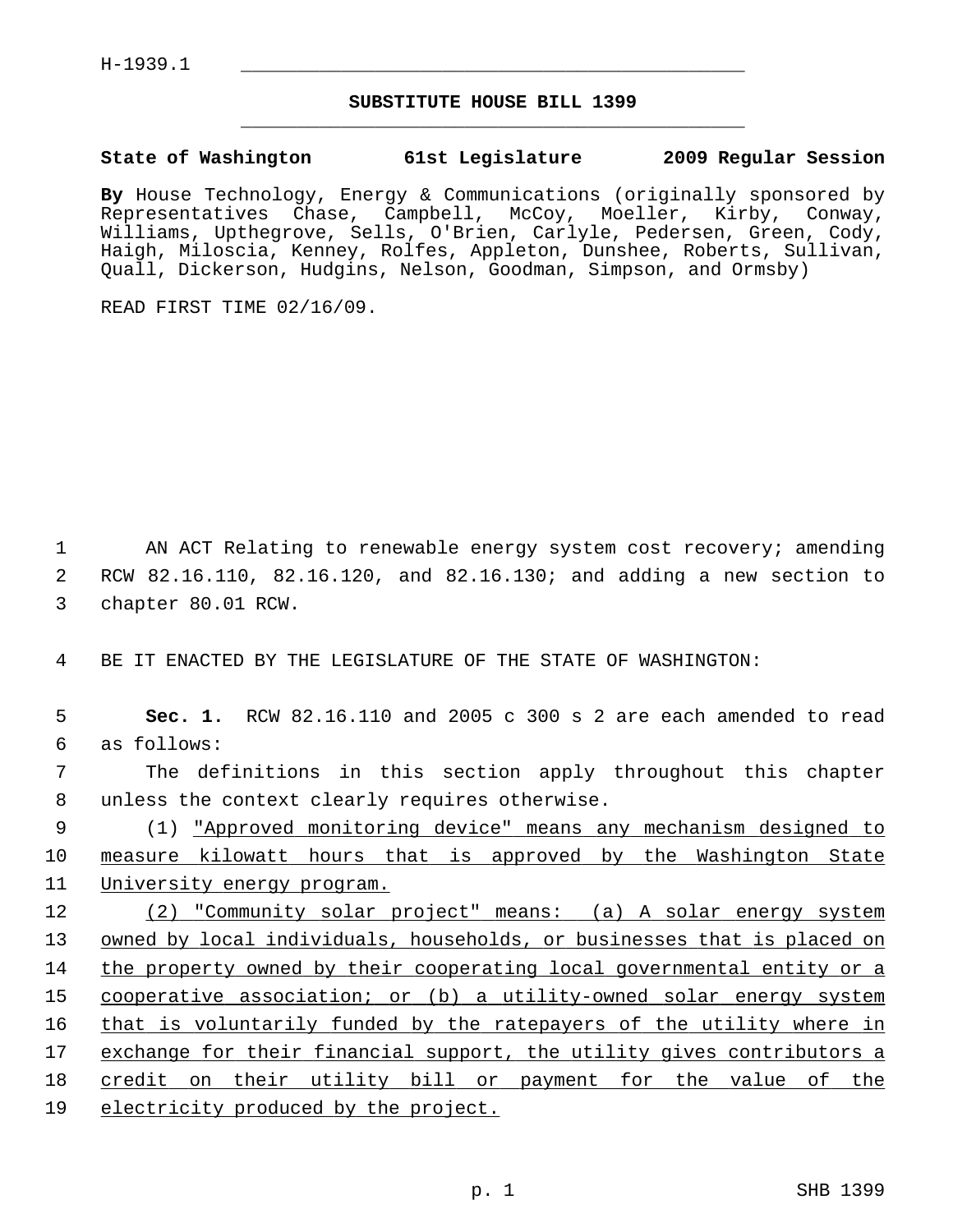1 (3) "Cooperative association" means an employee cooperative 2 association as defined under RCW 23.78.010.

 3 (4) "Customer-generated ((electricity)) kilowatt hours" means the 4 ((alternating current electricity)) measured energy that is generated 5 from a renewable energy system located on an individual's, businesses', 6 or local government's real property that is also provided electricity 7 generated by a light and power business. Except for community solar 8 projects, a system located on a leasehold interest does not qualify 9 under this definition. (("Customer-generated electricity" does not 10 include electricity generated by a light and power business with 11 greater than one thousand megawatt hours of annual sales or a gas 12 distribution business.

 $(2)$ )) (5) "Domestic heat pump water heating system" means a device that has the primary purpose of reducing demand for electricity or natural gas through water heating, space heating, or other methods of capturing energy ambient air for household use.

17 (6) "Economic development kilowatt-hour" means the actual kilowatt-18 hour measurement of customer-generated ((electricity)) kilowatt hours 19 multiplied by the appropriate economic development factor.

 $((+3))$   $(7)$  "Local government entity" means any unit of local government of this state including, but not limited to, counties, cities, towns, municipal corporations, quasi-municipal corporations, special purpose districts, and school districts.

24 (8) "Photovoltaic cell" means a device that converts light directly 25 into electricity without moving parts.

26  $((+4))$  (9) "Renewable energy system" means a solar energy system, 27 an anaerobic digester as defined in RCW 82.08.900, or a wind generator 28 used for producing electricity.

29  $((\langle 5 \rangle)(10)$  "Solar energy system" means any device or combination 30 of devices or elements that rely upon direct sunlight as an energy 31 source for use in the generation of electricity.

 $32$  (( $(6)$ )) (11) "Solar inverter" means the device used to convert 33 direct current to alternating current in a photovoltaic cell system.

 $(1, 7)$  ( $(12)$  "Solar module" means the smallest nondivisible self-35 contained physical structure housing interconnected photovoltaic cells, 36 or a heat engine and generator, and providing a single direct current 37 electrical output.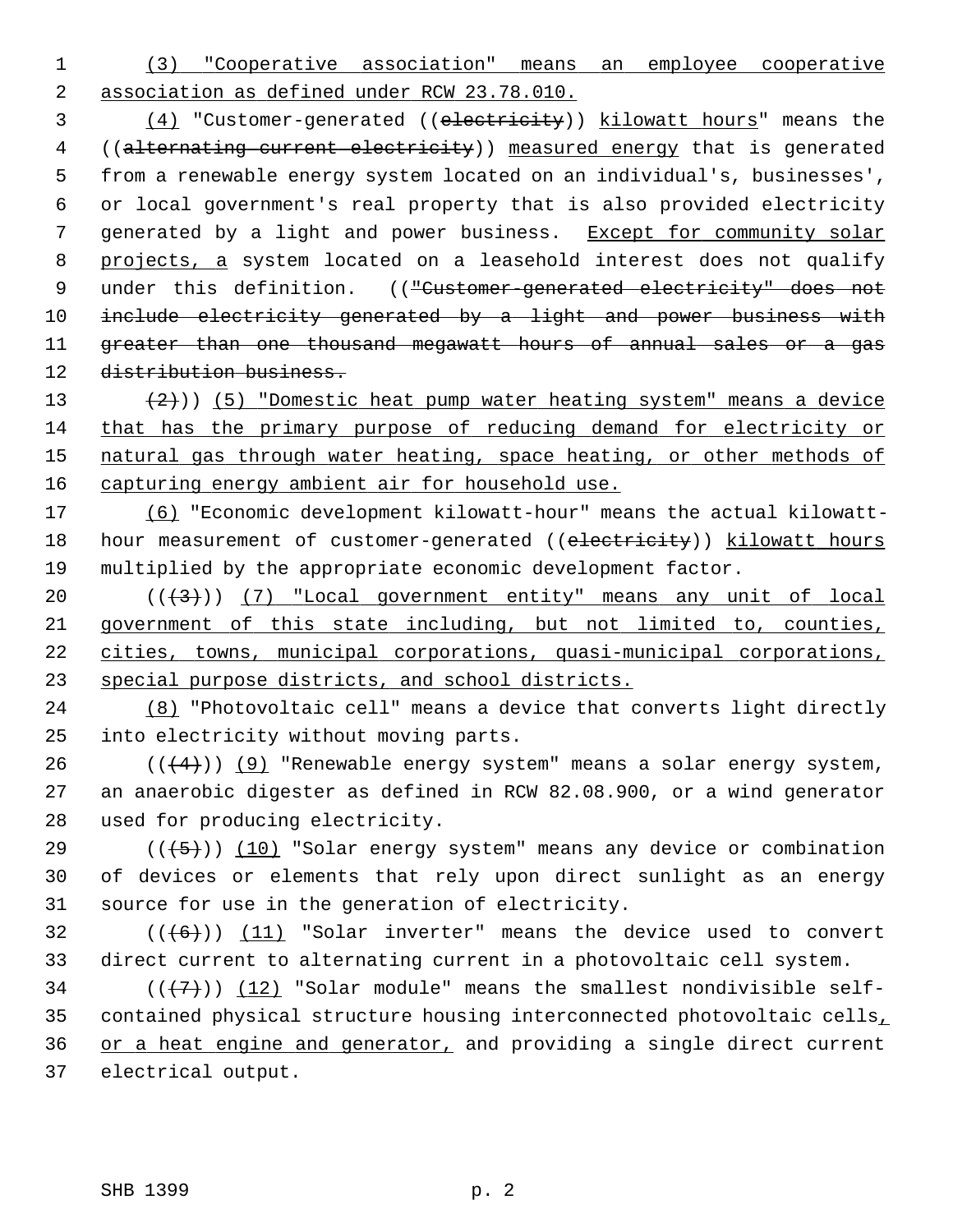1 (((8) "Standards for interconnection to the electric distribution system" means technical, engineering, operational, safety, and procedural requirements for interconnection to the electric distribution system of a light and power business)) (13) "Solar water heating system" means a solar energy device that has the primary purpose of reducing demand for electricity or natural gas through water heating, space heating, or other methods of capturing energy from the sun to reduce electric or natural gas consumption in a home or business, and is certified by the solar rating and certification corporation. "Solar water heating systems" do not include solar pool heating systems.

 **Sec. 2.** RCW 82.16.120 and 2007 c 111 s 101 are each amended to 13 read as follows:

14 (1) Any individual, business, or local governmental entity((<del>, not</del> 15 in the light and power business or in the gas distribution business,)) 16 may apply to the light and power business serving the situs of the 17 system, each fiscal year beginning on July 1, 2005, for an investment 18 cost recovery incentive for each kilowatt-hour ((from a customer-19 generated electricity)) generated by up to one solar electric, wind, biomass, solar hot water, and domestic hot water heat pump renewable 21 energy system installed on its property that is not interconnected to 22 the electric distribution system. No incentive may be paid for 23 kilowatt-hours generated before July 1, 2005, or after June 30, 24 ((2014)) 2020, or retroactively for previously generated economic development kilowatt hours.

26 (2) ((When light and power businesses serving eighty percent of the total customer load in the state adopt uniform standards for interconnection to the electric distribution system, any individual, business, or local governmental entity, not in the light and power business or in the gas distribution business, may apply to the light 31 and power business serving the situs of the system, each fiscal year, for an investment cost recovery incentive for each kilowatt-hour from a customer-generated electricity renewable energy system installed on its property that is not interconnected to the electric distribution system and from a customer-generated electricity renewable energy system installed on its property that is interconnected to the electric distribution system. Uniform standards for interconnection to the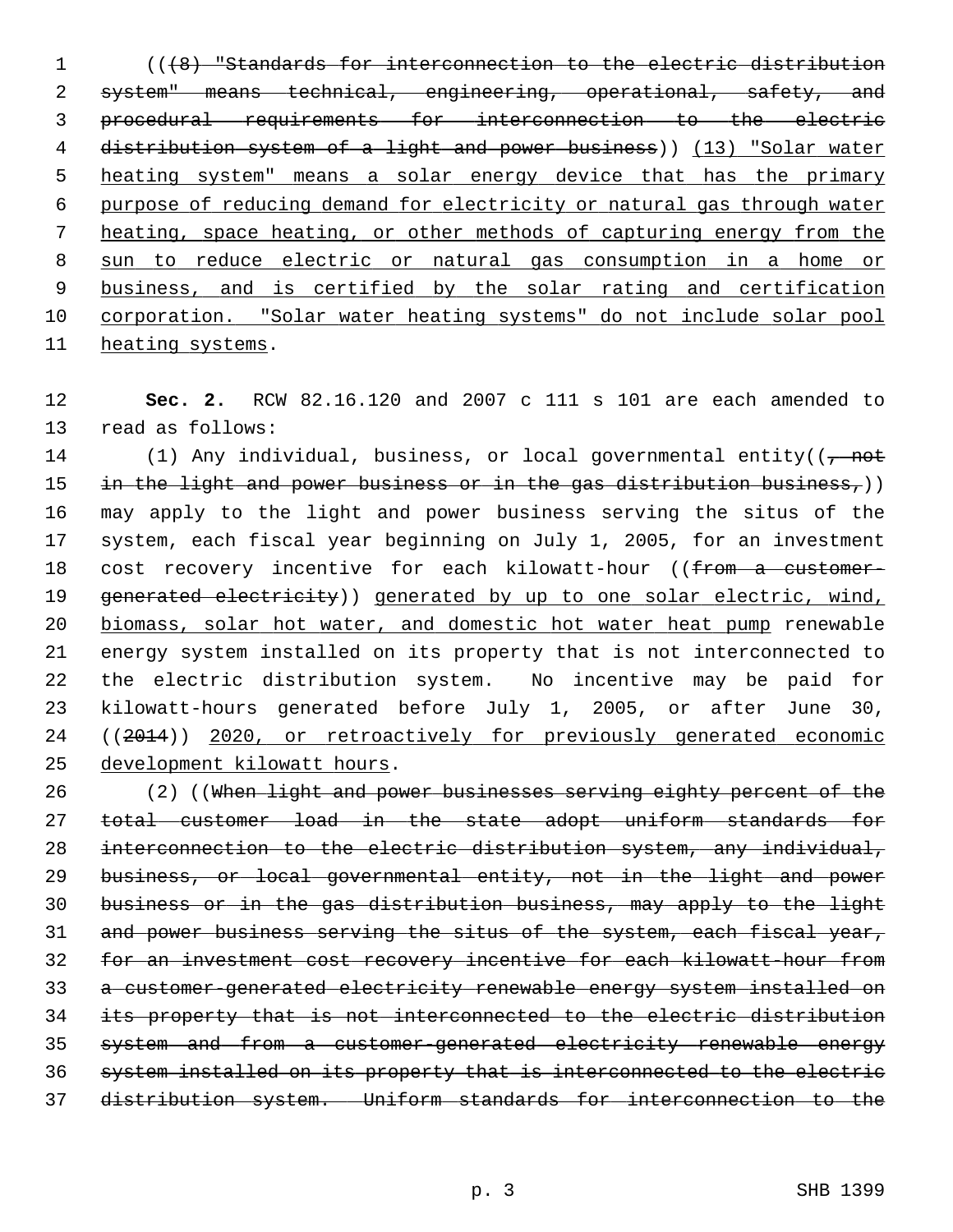1 electric distribution system means those standards established by light 2 and power businesses that have ninety percent of total requirements the

3 same. No incentive may be paid for kilowatt-hours generated before

4 July 1, 2005, or after June 30, 2014.

 $(3)$ ))(a) Before submitting for the first time the application for 6 the incentive allowed under this section, the applicant shall submit to 7 the department of revenue and to the climate and rural energy 8 development center at the Washington State University, established 9 under RCW 28B.30.642, a certification in a form and manner prescribed 10 by the department that includes, but is not limited to, the following 11 information:

12 (i) The name and address of the applicant and location of the 13 renewable energy system;

14 (ii) The applicant's tax registration number;

15 (iii) That the ((electricity)) kilowatts produced by the applicant 16 meets the definition of "customer-generated ((electricity)) kilowatt 17 hours" and that the renewable energy system produces ((electricity)) 18 kilowatts with:

19 (A) Any solar inverters and solar modules manufactured in 20 Washington state;

21 (B) A wind generator powered by blades manufactured in Washington 22 state;

23 (C) A solar inverter manufactured in Washington state;

24 (D) A solar module manufactured in Washington state;  $((\theta \cdot \mathbf{r}))$ 

25 (E) Solar or wind equipment manufactured outside of Washington 26 state;

27 (F) A solar water heating system or domestic hot water heat pump 28 manufactured in the state of Washington; or

29 (G) A solar water heating system or domestic hot water heat pump 30 manufactured outside of the state of Washington;

31 (iv) That  $($  ( $t$ he)) any electricity can be transformed or transmitted 32 for entry into or operation in parallel with electricity transmission 33 and distribution systems;

34 (v) The date that the renewable energy system received its final 35 electrical permit from the applicable local jurisdiction.

36 (b) Within thirty days of receipt of the certification the 37 department of revenue shall notify the applicant by mail, or 38 electronically as provided in RCW 82.32.135, whether the renewable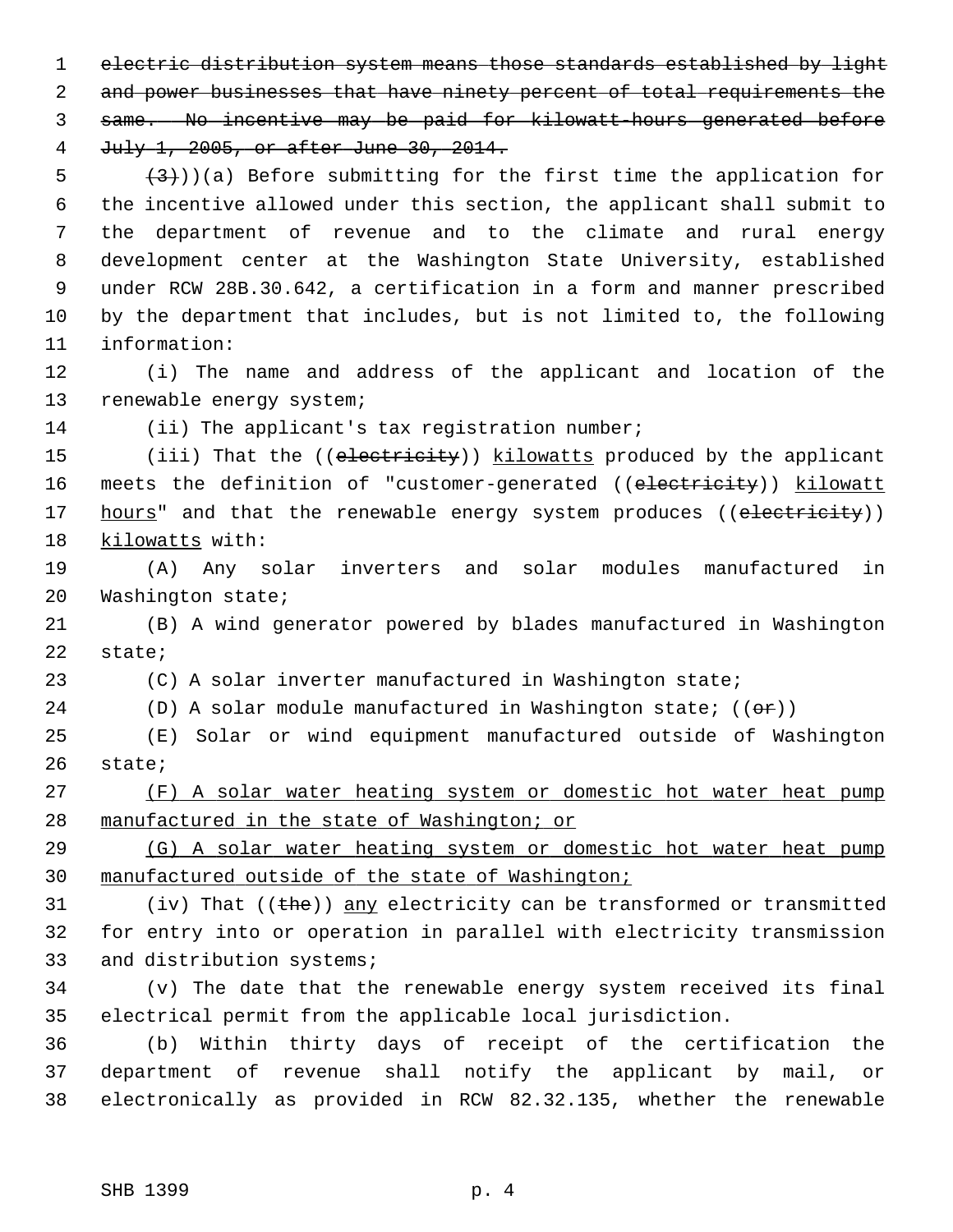1 energy system qualifies for an incentive under this section. The 2 department may consult with the climate and rural energy development 3 center to determine eligibility for the incentive. System 4 certifications and the information contained therein are subject to 5 disclosure under RCW 82.32.330(3)(m).

6  $((+4))$   $(3)(a)$  By August 1st of each year application for the 7 incentive shall be made to the light and power business serving the 8 situs of the system by certification in a form and manner prescribed by 9 the department that includes, but is not limited to, the following 10 information:

11 (i) The name and address of the applicant and location of the 12 renewable energy system;

13 (ii) The applicant's tax registration number;

14 (iii) The date of the notification from the department of revenue 15 stating that the renewable energy system is eligible for the incentives 16 under this section;

17 (iv) A statement of the amount of kilowatt-hours generated by the 18 renewable energy system in the prior fiscal year.

19 (b) Within sixty days of receipt of the incentive certification the 20 light and power business serving the situs of the system shall notify 21 the applicant in writing whether the incentive payment will be 22 authorized or denied. The business may consult with the climate and 23 rural energy development center to determine eligibility for the 24 incentive payment. Incentive certifications and the information 25 contained therein are subject to disclosure under RCW 82.32.330(3)(m).

26 (c)(i) Persons receiving incentive payments shall keep and 27 preserve, for a period of five years, suitable records as may be 28 necessary to determine the amount of incentive applied for and 29 received. Such records shall be open for examination at any time upon 30 notice by the light and power business that made the payment or by the 31 department. If upon examination of any records or from other 32 information obtained by the business or department it appears that an 33 incentive has been paid in an amount that exceeds the correct amount of 34 incentive payable, the business may assess against the person for the 35 amount found to have been paid in excess of the correct amount of 36 incentive payable and shall add thereto interest on the amount. 37 Interest shall be assessed in the manner that the department assesses 38 interest upon delinquent tax under RCW 82.32.050.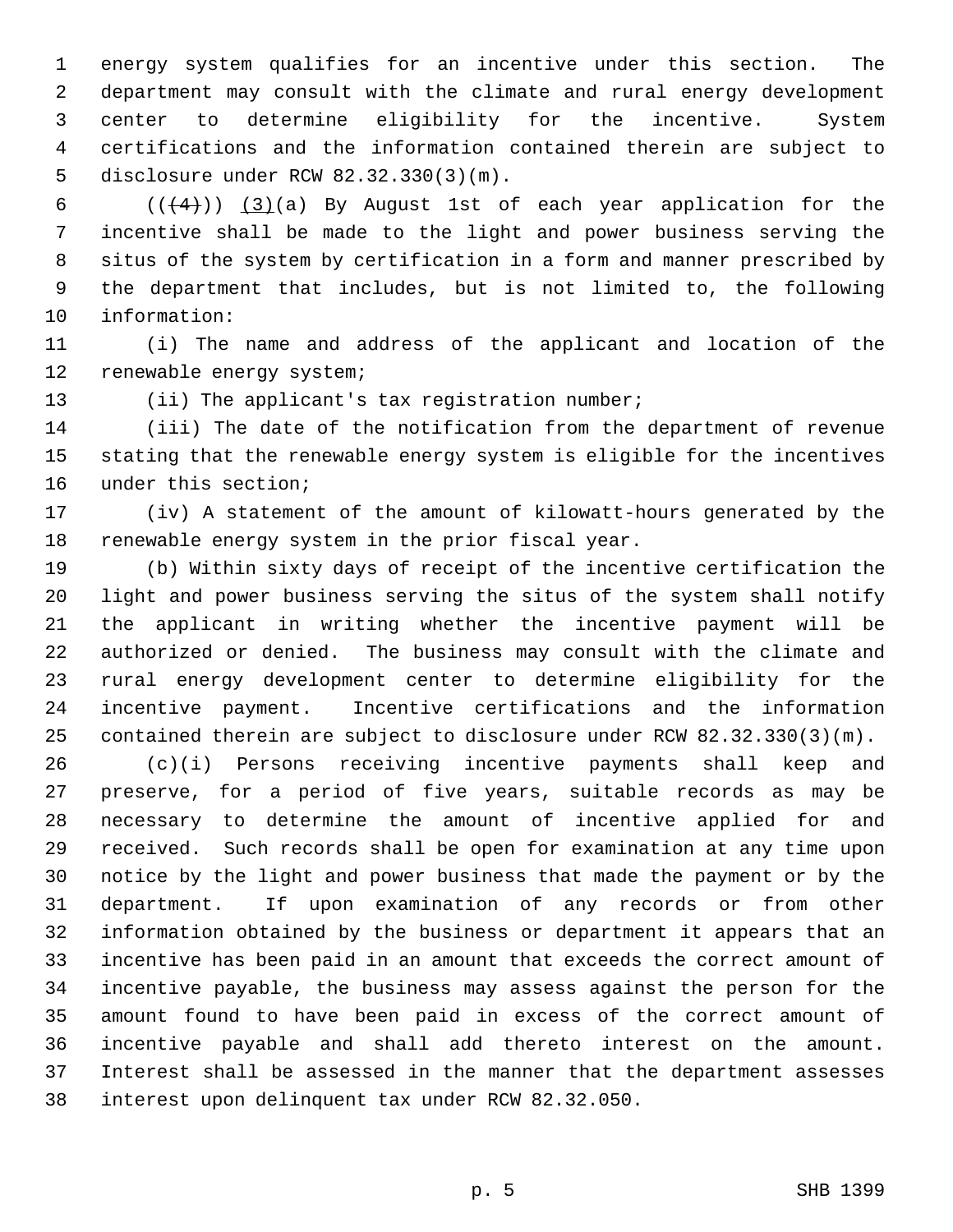1 (ii) If it appears that the amount of incentive paid is less than 2 the correct amount of incentive payable the business may authorize 3 additional payment.

 $4$  (( $\left(\frac{+5}{2}\right)$ ) (4) The investment cost recovery incentive may be paid 5 fifteen cents per economic development kilowatt-hour as measured by an 6 approved monitoring device unless requests exceed the amount authorized 7 for credit to the participating light and power business. For the 8 purposes of this section, the rate paid for the investment cost 9 recovery incentive may be multiplied by the following factors:

10 (a) For customer-generated ((electricity)) kilowatt hours produced 11 using solar modules manufactured in Washington state, ((two and four-12 tenths)) one and eight-tenths;

13 (b) For customer-generated ((electricity)) kilowatt hours produced 14 using a solar or a wind generator equipped with an inverter 15 manufactured in Washington state, one and two-tenths;

16 (c) For customer-generated ((electricity)) kilowatt hours produced 17 using an anaerobic digester, or by other solar equipment or using a 18 wind generator equipped with blades manufactured in Washington state, 19 one;  $((and))$ 

20 (d) For all other customer-generated ((electricity)) kilowatt hours 21 produced by wind, eight-tenths<sub>i</sub>

22 (e) For customer-generated kilowatt hours produced by a solar hot 23 water system or a domestic hot water heat pump made in Washington, one-24 third; and

25 (f) For customer-generated kilowatt hours produced by a solar hot 26 water system or a domestic hot water heat pump not made in Washington, 27 one-fifth.

28  $((+6))$  (5) No individual, household, business, or local 29 governmental entity is eligible for incentives for more than two 30 thousand dollars per year, except that each participant in a community 31 solar project is eligible up to five thousand dollars per year.

32  $((+7))$  (6) If requests for the investment cost recovery incentive 33 exceed the amount of funds available for credit to the participating 34 light and power business, the incentive payments shall be reduced 35 proportionately.

 $36$  (( $\left(\frac{48}{1}\right)$ ) (7) The climate and rural energy development center at 37 Washington State University energy program may establish guidelines and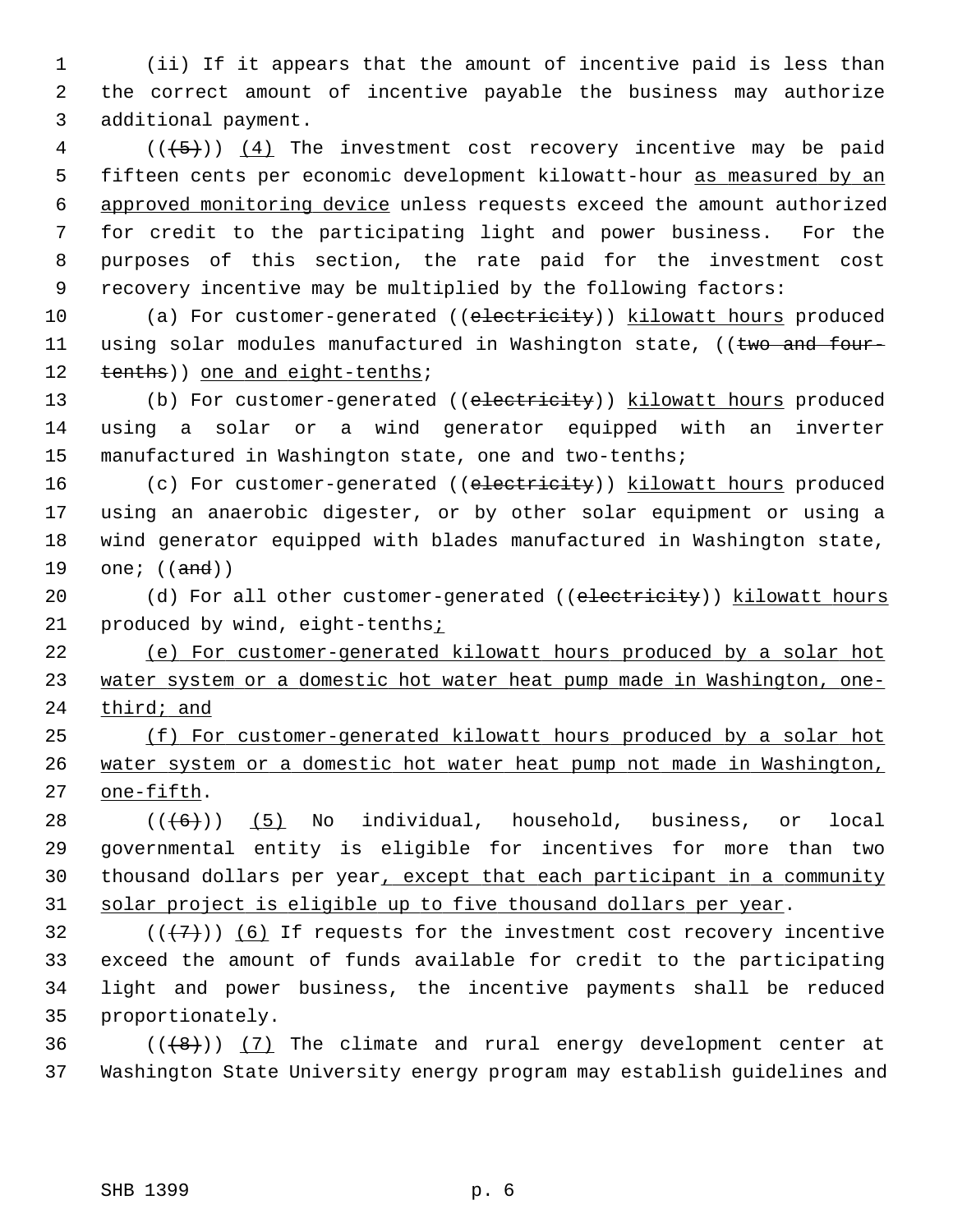1 standards for technologies that are identified as Washington 2 manufactured and therefore most beneficial to the state's environment.

 $(1, 9)$  (( $(9)$ ) (8) The environmental attributes of the renewable energy 4 system belong to ((the applicant, and do not transfer to the state or)) 5 the light and power business serving the situs of the system upon 6 receipt of the investment cost recovery incentive.

 7 **Sec. 3.** RCW 82.16.130 and 2005 c 300 s 4 are each amended to read 8 as follows:

9 (1) A light and power business ((shall be)) is allowed a credit 10 against taxes due under this chapter in an amount equal to investment 11 cost recovery incentive payments made in any fiscal year under RCW 12 82.16.120. The credit  $((shall))$  must be taken in a form and manner as 13 required by the department. The credit under this section for the 14 fiscal year ((shall)) may not exceed ((twenty-five one-hundredths of)) 15 one percent of the businesses' taxable power sales due under RCW 16 82.16.020(1)(b) or ((twenty-five)) one hundred thousand dollars, 17 whichever is greater, except that utility-owned community solar 18 projects as defined in RCW 82.16.110(2)(b) may only account for up to 19 twenty-five percent of the credit taken. The credit may not exceed the 20 tax that would otherwise be due under this chapter. Refunds ((shall)) 21 may not be granted in the place of credits. Expenditures not used to 22 earn a credit in one fiscal year may not be used to earn a credit in 23 subsequent years.

24 (2) For any business that has claimed credit for amounts that 25 exceed the correct amount of the incentive payable under RCW 82.16.120, 26 the amount of tax against which credit was claimed for the excess 27 payments ((shall be)) is immediately due and payable. The department 28 ((shall)) must assess interest but not penalties on the taxes against 29 which the credit was claimed. Interest  $((shall))$  must be assessed at 30 the rate provided for delinquent excise taxes under chapter 82.32 RCW, 31 retroactively to the date the credit was claimed, and ((shall accrue)) 32 accrues until the taxes against which the credit was claimed are 33 repaid.

34 (3) The right to earn tax credits under this section expires June 35 30,  $(2015)$  2019. Credits may not be claimed after June 30,  $(2016)$ 36 2020.